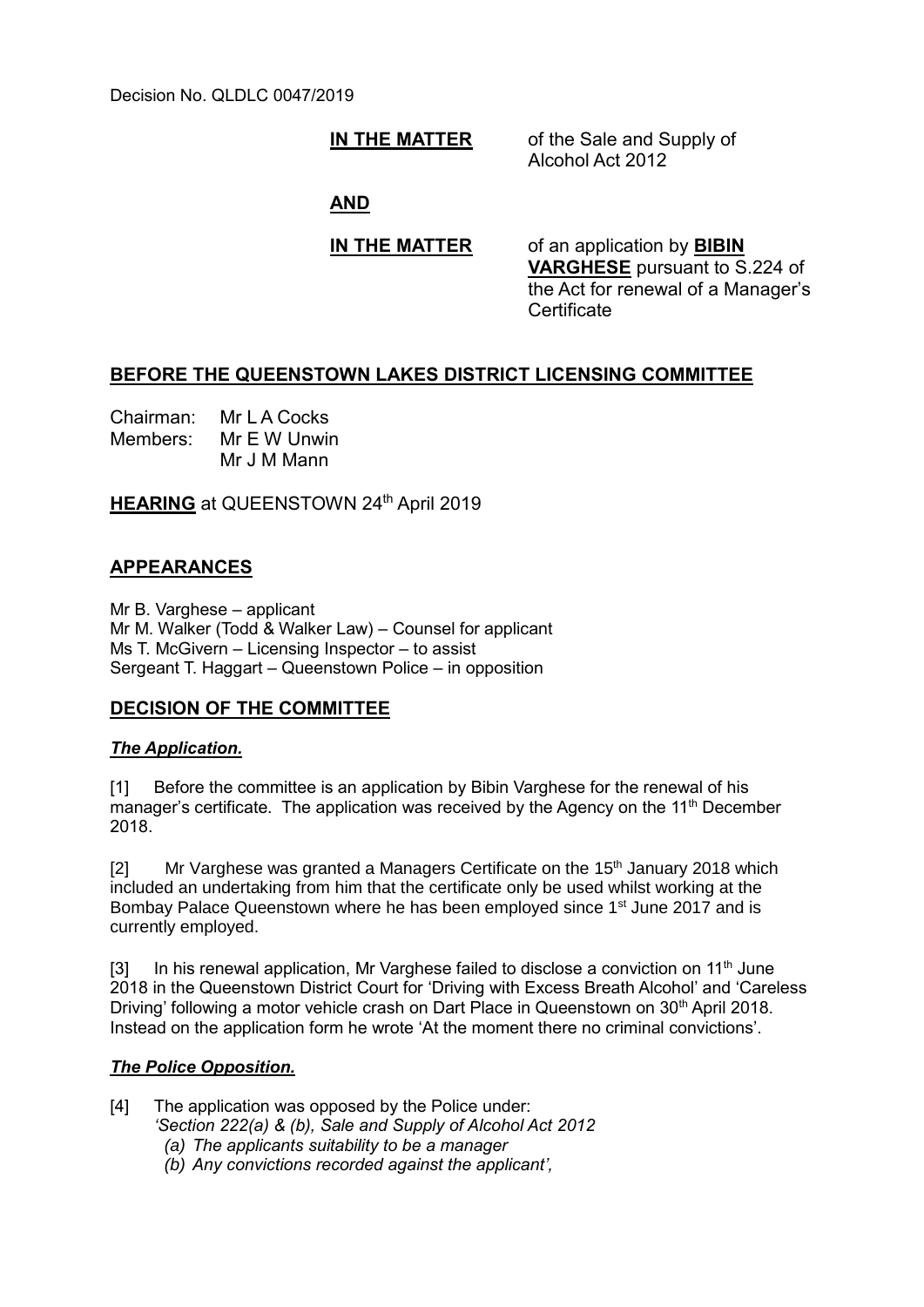based on the 11<sup>th</sup> June 2018 conviction and the applicants failure to declare any criminal convictions in his renewal application on the 11<sup>th</sup> December 2018.

[5] The Police provided evidence as follows:

'At approximately 10 26pm on the  $30<sup>th</sup>$  April 2018, Bibin Varghese was the driver of a Nissan motor vehicle travelling east on Dart Place in Queenstown. He veered to the side of the road clipping the side of three parked vehicles causing minor damage to each. Further along the road he failed to negotiate a right hand bend and crashed into the back of a parked vehicle shunting if forward into another parked vehicle. Breath test procedures were carried out and Mr Varhese produced an evidential breath test result of 811 micrograms of alcohol per litre of breath.'

The Criminal and Traffic History provided showed that Mr Varghese has no other convictions.

[6] The Police submitted the Alcohol, Regulatory and Licensing Authority (ARLA) has made it clear in previous decisions that the holder of a manager's certificate now receives greater scrutiny of character and reputation. Relevant decisions were provided in support of this. They believe the actions of Mr Varghese choosing to drive a motor vehicle while intoxicated with a level of 811 micrograms and causing a number of minor collisions, brings into question his suitability to hold a Managers Certificate.

[7] The Police acknowledged that an application for suspension of Mr Varghese's Managers Certificate was not sent to the ARLA following his conviction. They suggested it may be appropriate that the applicant agrees to a voluntary 28 day suspension of his Managers Certificate consistent with ARLAs guidelines for a first offence, and that we consider a truncated renewal period if a renewal was to be granted.

## *The Licensing Inspector.*

[8] The Inspector submitted that the suitability of the applicant is what is in question and reminded us of a statement we previously made in decision QLDLC 0007/14 as follows:

*'Its abundantly clear that parliament expect that the management of licensed premises will be conducted only by persons of integrity who are committed to the reduction of alcohol related harm.'*

She noted that Mr Varghese does not appear to have demonstrated any commitment to reducing alcohol harm; rather the opposite in highlighting the harm caused by alcohol consumption during the incident as described above.

[9] The options of voluntary suspension and a truncated renewal period put forward by the Police were acknowledged by the Inspector and she helpfully advised that we have previously agreed to a voluntary suspension and provided the relevant extract from the decision. She also provided an excerpt from the 2009 case 'White' where the Authority determined a truncated renewal was appropriate.

# *The Applicant.*

[10] Mr Varghese is from India and resides in Queenstown on a work visa, which is valid until 10 July 2019. He is 28 years of age and married. His wife Anu Thomas is a trained nurse and is employed at the Bupa Lake Wakatipu Care Home in Frankton. Bupa has offered her sponsorship enabling her to stay in New Zealand, which she wants to do. Mr Varghese will be returning to India on  $9<sup>th</sup>$  July 2019 with the intention of making an offshore application for a visa to return to New Zealand and continue working at Bombay Palace Queenstown.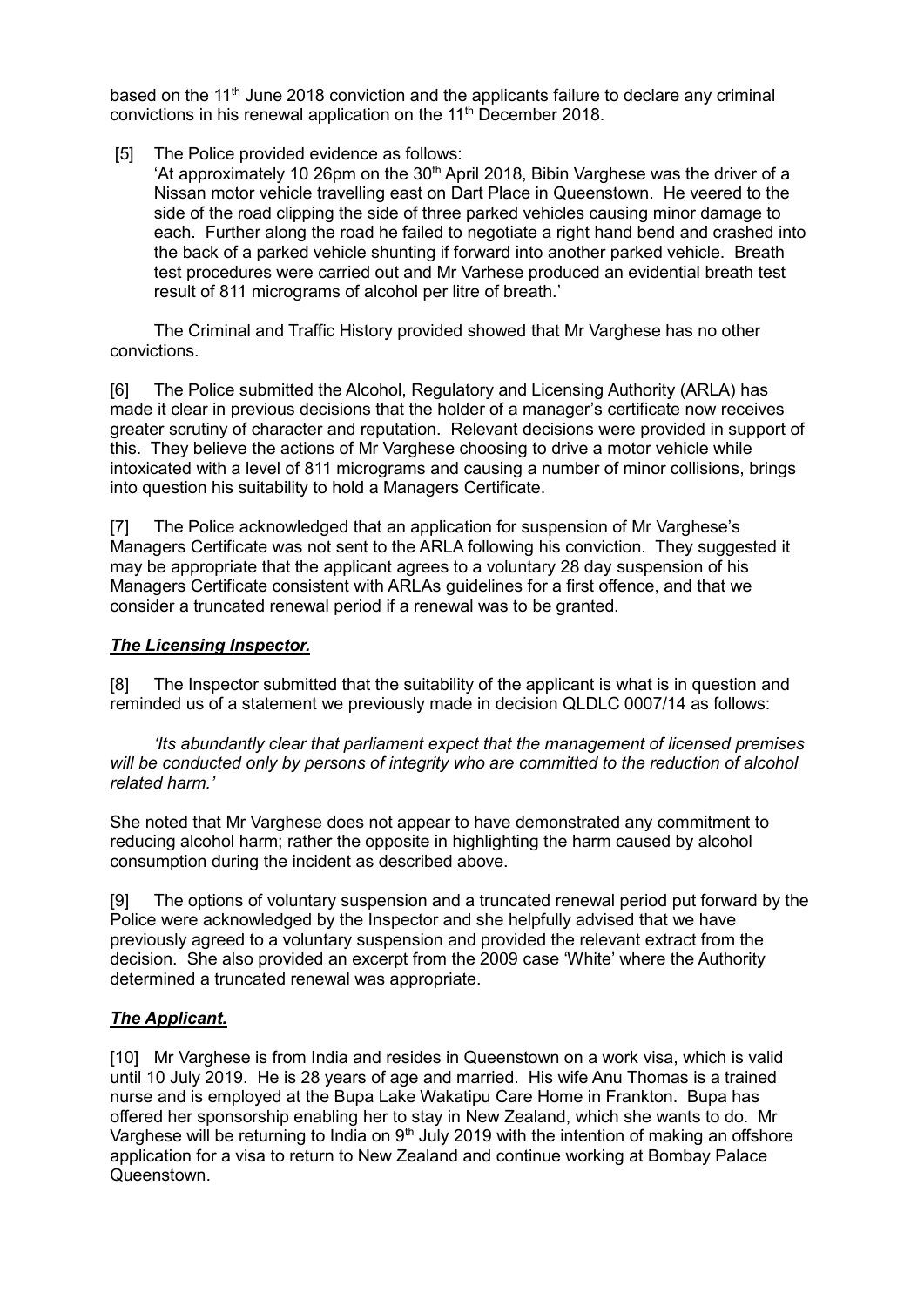[11] Mr Varghese told us that he made a terrible decision to drive on the  $30<sup>th</sup>$  April 2018 after consuming alcohol, resulting in him crashing into parked and unoccupied vehicles. He has paid for all the damage to the other vehicles as well as the fine and completed the driving disqualification. He also told us he has not consumed alcohol since the incident and has completed a drug and alcohol and mental health assessment with Mr Shane Pleasance from Talking Shop Limited, who reported he had no concerns about Mr Varghese use of alcohol or risk of excessive use.

[12] When completing this application for renewal of his Managers Certificate, Mr Varghese made another poor decision by failing to disclose his conviction which brings in to question his suitability. He explained this failure as a result of advice he received from a friend and he was not trying to hide anything. The advice appears to have been that after paying the fine and reparation the case was over and he would not have a conviction.

[13] We are grateful to Mr Walker for the quality of his submissions as well as the research that he had undertaken on behalf of his client. He submitted that the applicant should still be considered a suitable person to hold a manager's certificate as there was no objection by the Medical Officer of Health. Further, that the Inspector did not raise concerns about the manner in which Mr Varghese has executed his role as a Duty Manager, and he has the ongoing support of his employer. In response to the Police opposition, Mr Walker provided details of a similar case (*Hargrave* [2016] NZARLA PH) where a truncated renewal was granted by the Authority after suspensions had been served.

[14] The consequences for Mr Varghese were outlined by Mr Walker. Mr Varghese requires the sponsorship of his employer to maintain his visa and therefore must stay employed as a restaurant supervisor at the Bombay Palace Queenstown. Maintaining a manager's certificate is essential for him to continue in this role which he currently undertakes at least five days a week. The convictions have also resulted in a compliance warning from Immigration NZ which states he is not only liable for deportation but is now subject to character requirements upon renewal of visa. Mr Walker stated that upon application for renewal of his visa, holding a Managers Certificate may assist Mr Varghese pass his character waiver requirements.

[15] Mr Varghese told us he would willingly volunteer a stand down period and accept a truncated renewal. He also agreed to continuing the undertaking to only use the Certificate while employed at the Bombay Palace Queenstown.

### *The Committee's Decision and Reasons.*

[16] The suitability of Mr Varghese to be awarded a Managers Certificate is the question. When discussing 'suitability' **Holland J in** *Re Sheard* **(1996) 1 NZLR 751** stated *"Suitability is a word commonly used in the English language and is well understood. In an earlier decision the Authority has adopted the definition in the Concise Oxford Dictionary as 'well fitted for the purpose; appropriate'.*

[17] Mr Varghese has been working at Bombay Palace Queenstown since 1<sup>st</sup> June 2017 and as a Duty Manager there since  $15<sup>th</sup>$  January 2018 and therefore has relevant experience. He is supported by his employer and his conduct as the Duty Manager has not been questioned.

[18] The conviction for driving with excess breath alcohol and careless driving and failure to disclose this conviction have brought into question Mr Varghese's suitability to hold a Managers Certificate. However, taking into account the evidence presented, submissions made, actions taken by Mr Varghese since the conviction and the penalties and consequences he has incurred, we consider he has learned his lesson from one bad decision and is a suitable person to continue holding a Managers Certificate.